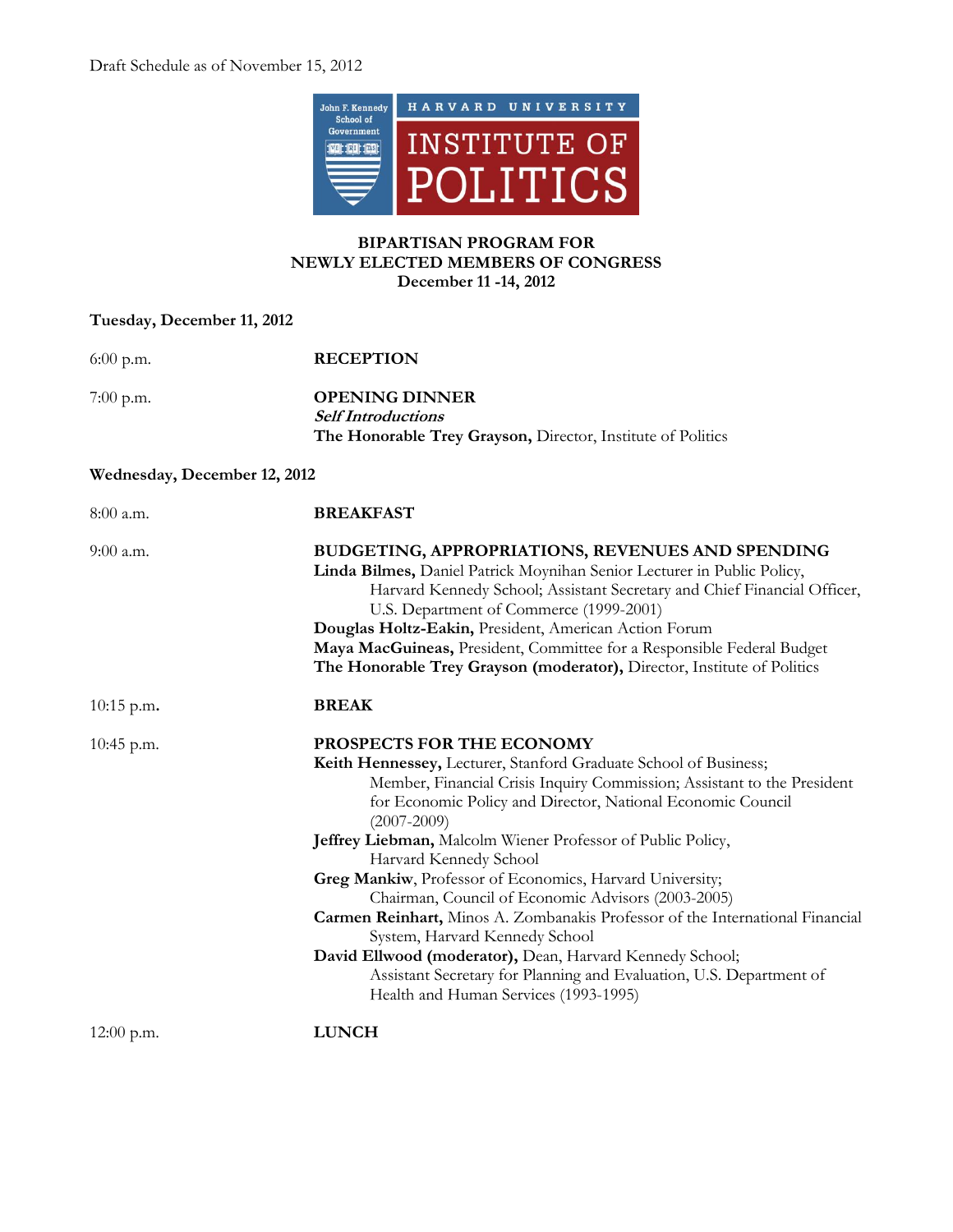| $1:30$ p.m.                 | <b>LESSONS YOU CAN USE</b><br>The Honorable William Delahunt, Member, U.S. House of Representatives<br>(MA-10, D); Member, Institute of Politics Senior Advisory Committee<br>Mark McKinnon, Fellow, Institute of Politics; Co-founder, No Labels; Media<br>Advisor, President George W. Bush<br>Mark Strand, President, The Congressional Institute                                                                                                                               |
|-----------------------------|------------------------------------------------------------------------------------------------------------------------------------------------------------------------------------------------------------------------------------------------------------------------------------------------------------------------------------------------------------------------------------------------------------------------------------------------------------------------------------|
| $2:45$ p.m.                 | <b>BREAK</b>                                                                                                                                                                                                                                                                                                                                                                                                                                                                       |
| $3:00$ p.m.                 | A DISCUSSION ON THE ECONOMY<br>The Honorable Larry Summers, President Emeritus, Harvard University;<br>Director, National Economic Council (2009–2011);<br>U.S. Secretary of the Treasury (1999-2001)                                                                                                                                                                                                                                                                              |
| 4:00 p.m.                   | RECEPTION WITH HARVARD STUDENTS                                                                                                                                                                                                                                                                                                                                                                                                                                                    |
| 7:30 p.m.                   | AN EVENING AT FENWAY PARK<br><b>Hosted by</b><br>Congressman Michael Capuano, Congressman-Elect Joe Kennedy and<br><b>Institute of Politics Director Trey Grayson</b>                                                                                                                                                                                                                                                                                                              |
| Thursday, December 13, 2012 |                                                                                                                                                                                                                                                                                                                                                                                                                                                                                    |
| $8:00$ a.m.                 | <b>BREAKFAST</b>                                                                                                                                                                                                                                                                                                                                                                                                                                                                   |
| $9:00$ a.m.                 | THE FUTURE OF AMERICAN POWER<br>Edward Luce, Washington Columnist and Commentator, Financial Times;<br>Author, Time to Start Thinking: America in the Age of Descent<br>Joseph S. Nye, Jr., University Distinguished Service and<br>Professor Sultan of Oman Professor of International Relations,<br>Harvard Kennedy School; Author, The Future of Power: Its Changing<br>Nature and Use in the Twenty-First Century                                                              |
| $10:00$ a.m.                | <b>FOREIGN POLICY</b><br>Nicholas Burns, The Sultan of Oman Professor of International Relations,<br>Harvard Kennedy School; Under Secretary of State for Political Affairs<br>$(2005 \text{ to } 2008)$<br>Tarek Masoud, Associate Professor of Public Policy, Harvard Kennedy School<br>Graham Allison (moderator), Director, Belfer Center for Science and<br>International Affairs, Harvard Kennedy School; Assistant Secretary of<br>Defense for Policy and Plans (1993-1994) |
| $12:00$ p.m.                | <b>LUNCH</b>                                                                                                                                                                                                                                                                                                                                                                                                                                                                       |
| $1:00$ p.m.                 | PERSPECTIVES ON THE FIRST TERM IN CONGRESS<br>The Honorable Billy Long, Member, United States House of Representatives<br>$(MO-7th, R)$<br>The Honorable Karen Bass, Member, United States House of Representatives<br>$(CA-33, D)$ invited                                                                                                                                                                                                                                        |
| $2:30$ p.m.                 | A DISCUSSION ON THE UNITED STATES MILITARY<br>Admiral James Winnefeld, Vice Chairman of the Joint Chiefs of Staff                                                                                                                                                                                                                                                                                                                                                                  |